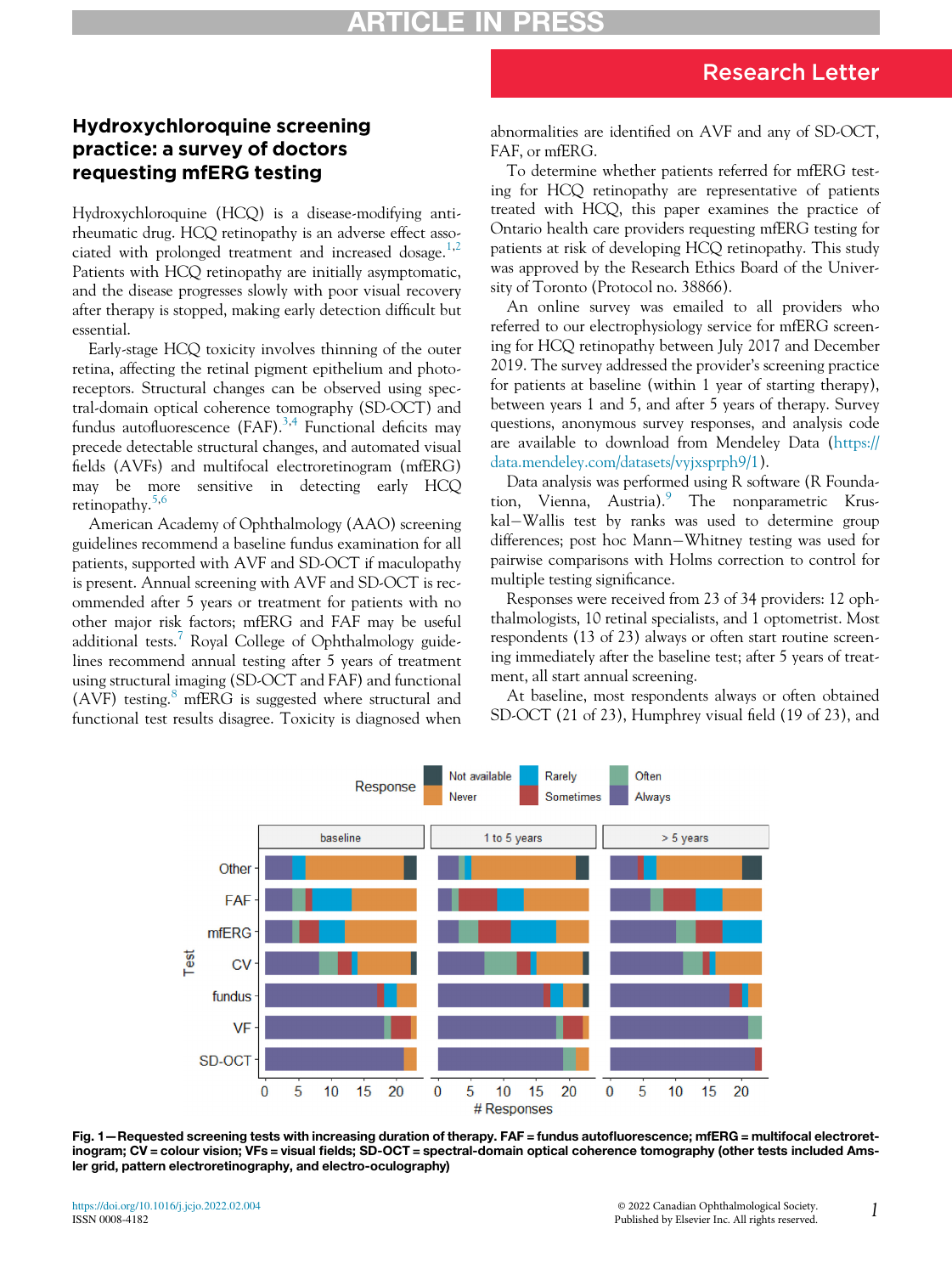# ARTICLE IN PRESS

Can J Ophthalmol Volume  $\blacksquare$ , Number  $\blacksquare$ ,  $\blacksquare$  2022

fundus examination/photography (17 of 23), as shown in [Figure 1.](#page-0-0) Colour vision testing (11 of 23), FAF (6 of 23), mfERG (5 of 23), and other tests (4 of 23) were requested less frequently. mfERG was the only test requested more frequently for patients with a treatment duration  $>5$  years when compared with baseline ( $p = 0.003$ ) or at 1-5 years  $(p = 0.019)$ . mfERG testing was more likely obtained following an abnormal result on another test ( $p < 0.001$ ; [Fig. 2](#page-1-0)A) or in the presence of other risk factors ( $p = 0.006$ ; [Fig. 2](#page-1-0)B). HCQ therapy at a daily dose higher than the recommended level was the most commonly considered risk factor ( $p <$ 0.01; [Fig. 2B](#page-1-0)).

<span id="page-1-0"></span>With prevalence estimates of HCQ retinopathy as high as  $7.5\%$ , regular ophthalmic screening is important, but diagnostic testing creates a time and cost burden for the health care system and patient. Although no guidelines recommend routine screening for patients taking HCQ for <5 years, SD-OCT, AVFs, and fundus examination are the most common tests performed during this period.

Most respondents follow the earlier AAO guidelines with SD-OCT and AVFs at all time points. Few routinely obtain FAF, possibly because FAF is not publicly funded. Colour vision and fundus photographic abnormalities have been reported, but both guidelines consider them insufficiently objective or sensitive for use as diagnostic criteria for early HCQ retinopathy. Despite this, 74% of respondents always or often consider fundus photography, and 48% consider colour vision testing.



Fig 2—Effect of (A) abnormal test results and (B) associated risk factors and comorbidities on the physician's decision to consider multifocal electroretinogram testing. CV = colour vision; mfERG = multifocal electroretinogram; FAF = fundus autofluorescence; VFs = visual fields; OCT = optical coherence tomography; AMD = age-related macular degeneration